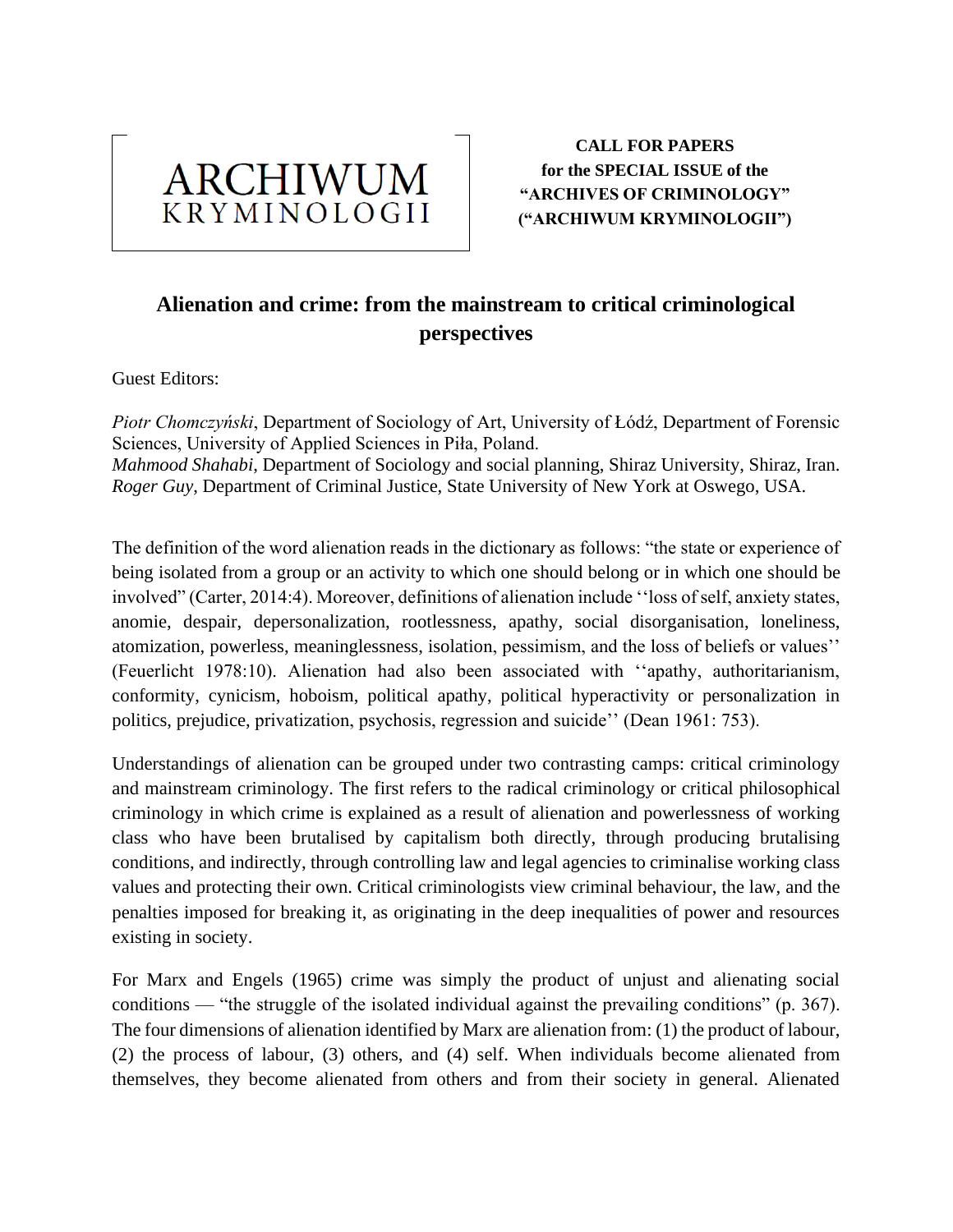individuals may then treat others as mere objects to be exploited and victimised as they themselves are supposedly exploited and victimised by the capitalist system.

Most critical criminologists are interested in how racial, ethnic, gender, class, and sexual orientation inequalities affect crime, victimization, and criminal justice. The major schools of critical criminology include Marxism, left realism, feminism, postmodernism, cultural criminology, and peacemaking criminology. Their critiques are centred, respectively, on capitalism, stratification and inequality, patriarchy, modernity, positivist criminology, and adversarial justice (Kauzlarich, 2014). Critical criminologists see crime as arising from social structures of inequality that can only be addressed through "major structural and cultural changes within society". This field has its roots in the Marxist analysis of crime and justice, but since the early 1970s it has expanded to include other critical approaches to crime – such as left realism, feminism, peacemaking criminology, postmodernism, cultural criminology, white-collar crime, state-corporate crime, and green criminology (among others). While somewhat different in their approaches, these various schools of critical criminology share the goal of challenging traditional criminology's neglect of inequality and power issues (Long, 2015). It is a position that seeks to end suffering and to promote social inclusion, equality and human rights.

The second understanding of alienation refers to the mainstream criminology, or American empirical studies of alienation. The empiricist tradition overly is committed to the conception of alienation as a psychological state of the individual (rather than an attribute of the social system, and as such not necessarily, or even regularly, a matter of awareness), and overly committed as well to a 'multidimensional' concept of alienation, a view which is, as they see it, neither theoretically grounded nor very clear about the relation that holds, in principle or in fact, among the several varieties of alienation (Seeman, 1975). For instance, Seeman treats alienation from the personal standpoint of the actor-from his social psychological point of view. His five components of alienation are powerlessness, meaningless, normlessness, isolation and self-estrangement (1959). Melvin Seeman's social-psychological approach to his varieties of alienation places the emphasis upon the actor's personal expectations and values. Alienation in this sense is also treated as an individualised subjective phenomenon, although Seeman does not deny the importance of the objective social conditions which produce subjective alienations.

We encourage authors who research links between alienation and delinquency/crime both from mainstream and critical criminological perspectives to share their findings with readers. The editors are compiling a special issue on mainstream and critical approaches to alienation-crime nexus. We are interested in both partisan and nonpartisan research or accounts on the relations between alienation and crime in macro, mezzo and micro levels of analysis. We welcome papers exploring and demonstrating the ways alienation penetrates the fabric of macro-level social institutions and, on the micro-level, the lives and minds of individual actors.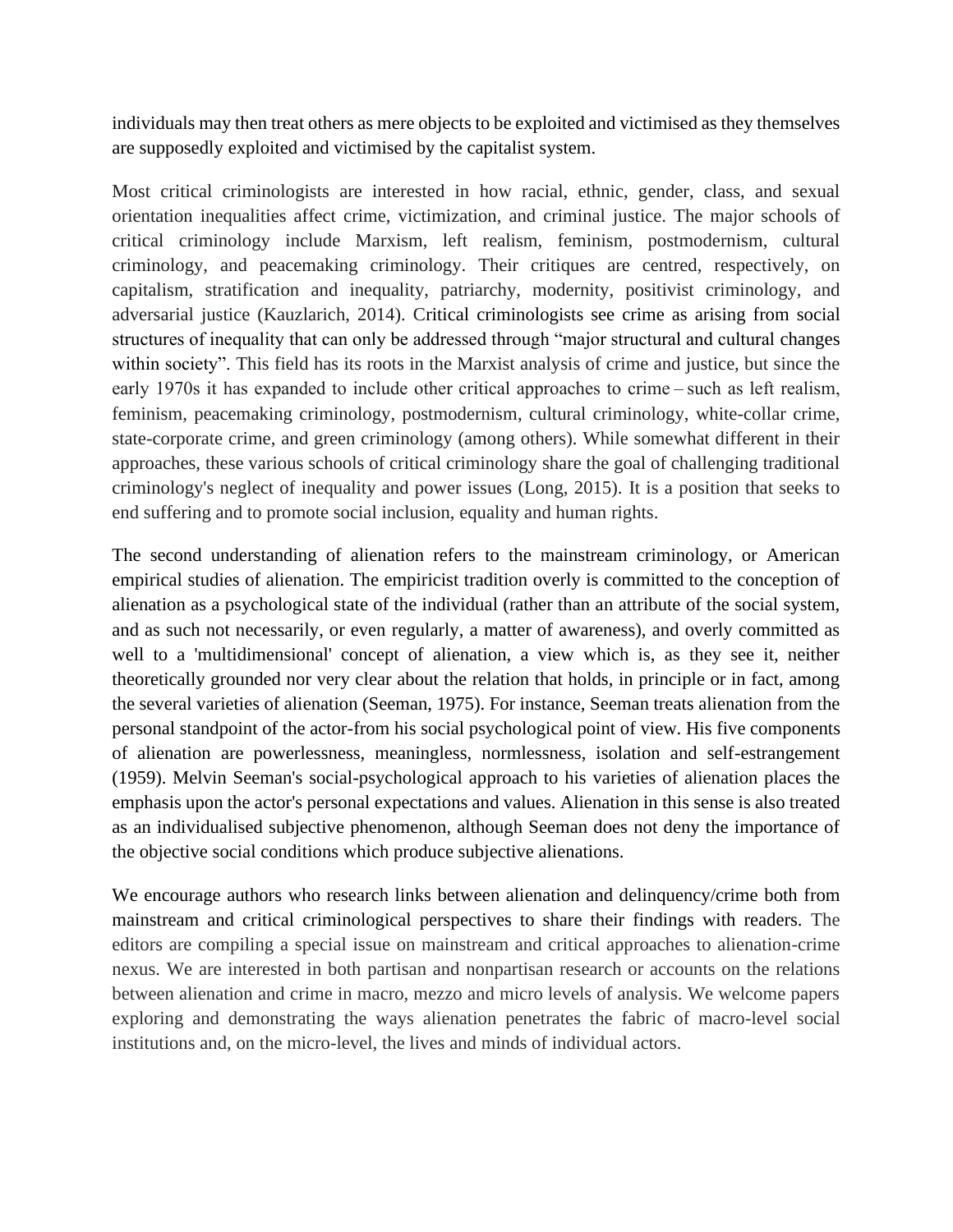We are now encouraging potential contributors to submit abstracts for consideration which relate to this area of research. It is our intention that the special issue will encompass a wide conceptualization of the relations between alienation and crime, including perspectives that look at alienation either as a subjective state of individual consciousness or an objective condition of society. In taking this comprehensive approach, we intend the special issue to make a significant theoretical contribution to how the alienation-crime nexus is understood and experienced across societies. We are also interested in work from across disciplines: humanities, social sciences, and interdisciplinary work.

We invite contributions related to the below themes. These are broad indicative themes only, and we are interested in all dimensions related to special issues' topics including theoretical and empirical work which explores this area. In this special issue, we welcome both conceptual and empirical studies on the new developments in the link between alienation and delinquency/ crime, using a wide variety of research methods. Possible topics include, but are not limited to:

- Objective alienations or objective structural forms of alienation leading to the crimes of wealth and the powerful elite, from crimes of the suites or white-collar crimes (both corporate crime and occupational crime) to structural and symbolic violence and injustices; violating human rights; crime against nature or climate crime; hate crimes against minorities, migrants and refugees; class, ethnic and gender discrimination, etc. Examples of objective alienation include alienating social conditions such as economic exploitation, economic inequality, or racial oppression. We welcome papers exploring the mechanisms employed by the rich and the powerful to exploit, oppress, and deprive the poor and the powerless at national and international scales. We are also interested in papers investigating how racial, ethnic, gender, class, and sexual orientation inequalities affect crime, victimization, and criminal justice.
- Subjective alienations as both predictors and/ or intervening variables leading to delinquent behaviors or street crimes: alienation is implicated in a range of crimes and social problems such as gun violence and school massacres, family honour/shame killings, under-age and excessive alcohol usage, drug abuse and addiction, rape, prostitution, teen pregnancy, using coarse and explicit language, truancy, vandalism, theft, gang activities, school dropouts, suicide, domestic violence, casual sex, depression, etc. We welcome papers exploring who is more alienated and why and what are the mechanisms involved in the relationships between alienation and crime/ delinquency.
- Specifying conceptually, and demonstrating empirically, the exact nature of the linkage between subjective and objective alienations in explaining crimes of the poor and the rich. It means even when alienation is viewed as a subjective state, research should encompass the objective environmental determinants of this subjective state.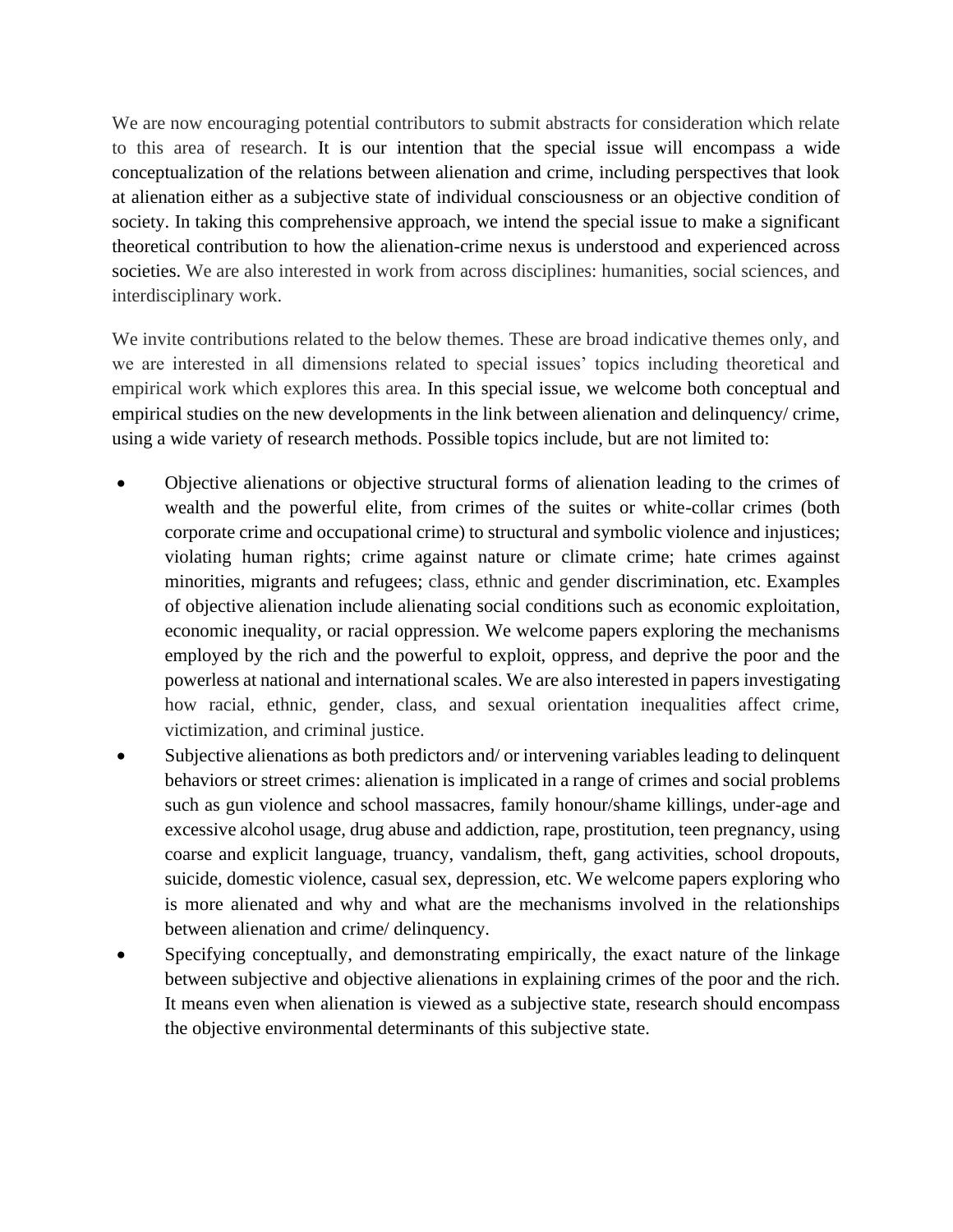For this Special Issue we propose to include 10-12 articles as well as an Introduction which will be prepared by the issue's guest editors. Once abstracts have been accepted, we will provide guidelines for preparing the selected articles.

Authors will benefit from:

- · A double-blind peer review of their article
- · Prompt publishing (as online first)
- · Multidisciplinary context and a diverse audience
- · High visibility thanks to open access to the journal

### **References**

Carter, Gregory Lee (2014) Alienation in Capitalism: Rediscovering Fulfilment, *Honours Theses and Capstones*. 194[.](https://scholars.unh.edu/honors/194) <https://scholars.unh.edu/honors/194>

Dean DG (1961) Alienation: Its meaning and measurement. *American Sociological Review* 26(4): 753–8.

Feuerlicht, I., (1978). Alienation: From The Past to The Future. Wesport: Greenwood Press.

[Kauzlarich,](https://onlinelibrary.wiley.com/action/doSearch?ContribAuthorRaw=Kauzlarich%2C+David) David (2014) Critical criminology, in Miller, J. Mitchell (editor) *[The Encyclopaedia](https://onlinelibrary.wiley.com/doi/book/10.1002/9781118517390)  [of Theoretical Criminology](https://onlinelibrary.wiley.com/doi/book/10.1002/9781118517390)*, Wiley-Blackwell.

Long, Michael A. (2015) Critical criminology, in [Jennings,](https://www.wiley.com/en-us/search?pq=%7Crelevance%7Cauthor%3AWesley+G.+Jennings) [Wesley G.; Higgins,](https://www.wiley.com/en-us/search?pq=%7Crelevance%7Cauthor%3AWesley+G.+Jennings) [Maldonado-](https://www.wiley.com/en-us/search?pq=%7Crelevance%7Cauthor%3AMildred+M.+Maldonado-Molina)[Molina, Mildred M.;](https://www.wiley.com/en-us/search?pq=%7Crelevance%7Cauthor%3AMildred+M.+Maldonado-Molina) [Khey, David N \(Editors\)](https://www.wiley.com/en-us/search?pq=%7Crelevance%7Cauthor%3ADavid+N.+Khey) *[The Encyclopaedia of Crime & Punishment](https://onlinelibrary.wiley.com/doi/book/10.1002/9781118519639)*, Wiley-Blackwell.

Marx, Karl, and Frederick Engels (1965). The German Ideology. London: Lawrence and Wishart.

Oversveen, Emil (2021) Capitalism and alienation: Towards a Marxist theory of alienation for the 21st century, *European Journal of Social Theory*, Vol. 20, No. 10, pp: 1–18

Seeman Melvin (1959) On the meaning of alienation. *American Sociological Review* 24: 783–91.

Seeman Melvin (1975) Alienation studies, *Annual Review of Sociology*, Vol.1, pp: 91-123.

Smith, Hayden P. and Bohm, Robert M. (2008) Beyond Anomie: Alienation and Crime. *Critical criminology*, Vol. 16, pp: 1-15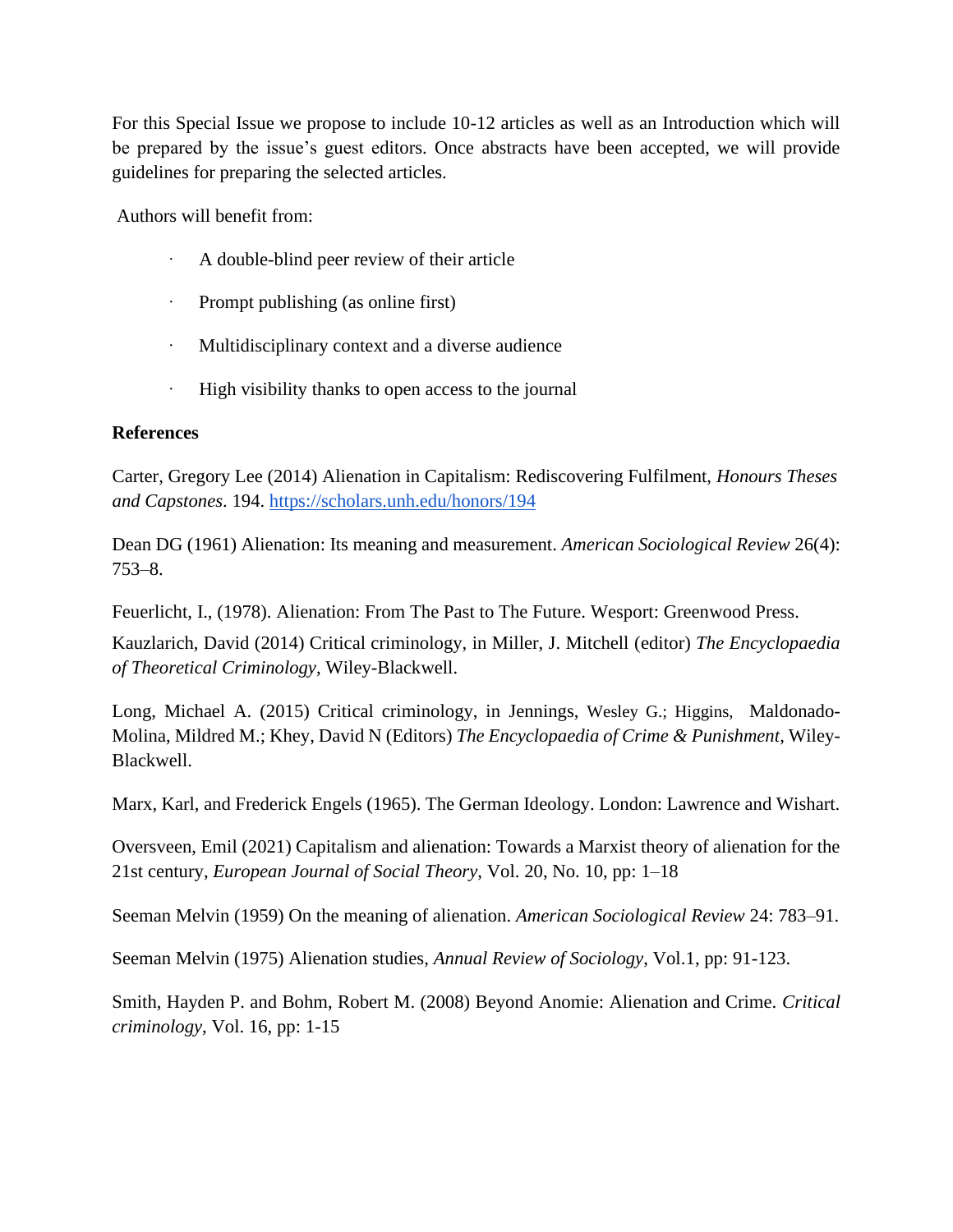Wozniak, John F. (2000) Alienation and Crime: lessons from Erich Fromm, In Anderson, Kevin J and Quinney, Richard (editors*) Erich Fromm and critical criminology: beyond the punitive society*, Urbana, University of Illinois Press.

#### **Basic information**

*Archives of Criminology* is the leading Polish criminological journal, published by the Polish Academy of Science.

The theme of this volume: we are looking for papers exploring the links between alienation and delinquency/crime both from mainstream and critical criminological perspectives (see the call for papers above).

The publication will be available with *open access.*

Preliminary calendar of activities:

May 31,  $2022$  – deadline for submission of abstracts  $(150 - 300$  words)

October 31, 2022 – deadline for text submission

June 2023 – publication

Entries are limited to between 7,000 and 9,000 words.

Abstracts should be submitted through the online form **only**[:](http://ankietyinppan.pl/index.php/245662?lang=en)

<http://ankietyinppan.pl/index.php/577543?lang=en>

More information about the Journal and guidance for authors available on the website[:](http://ak.inp.pan.pl/index.php/ak) <http://ak.inp.pan.pl/index.php/ak>

#### **Contact**

#### **Guest Editors:**

| Mahmood Shahabi, PhD   | mshahabi $88@$ gmail.com      |
|------------------------|-------------------------------|
| Piotr Chomezyński, PhD | piotr.chomczynski@uni.lodz.pl |
| Roger Guy, PhD         | archiveseditor@gmail.com      |